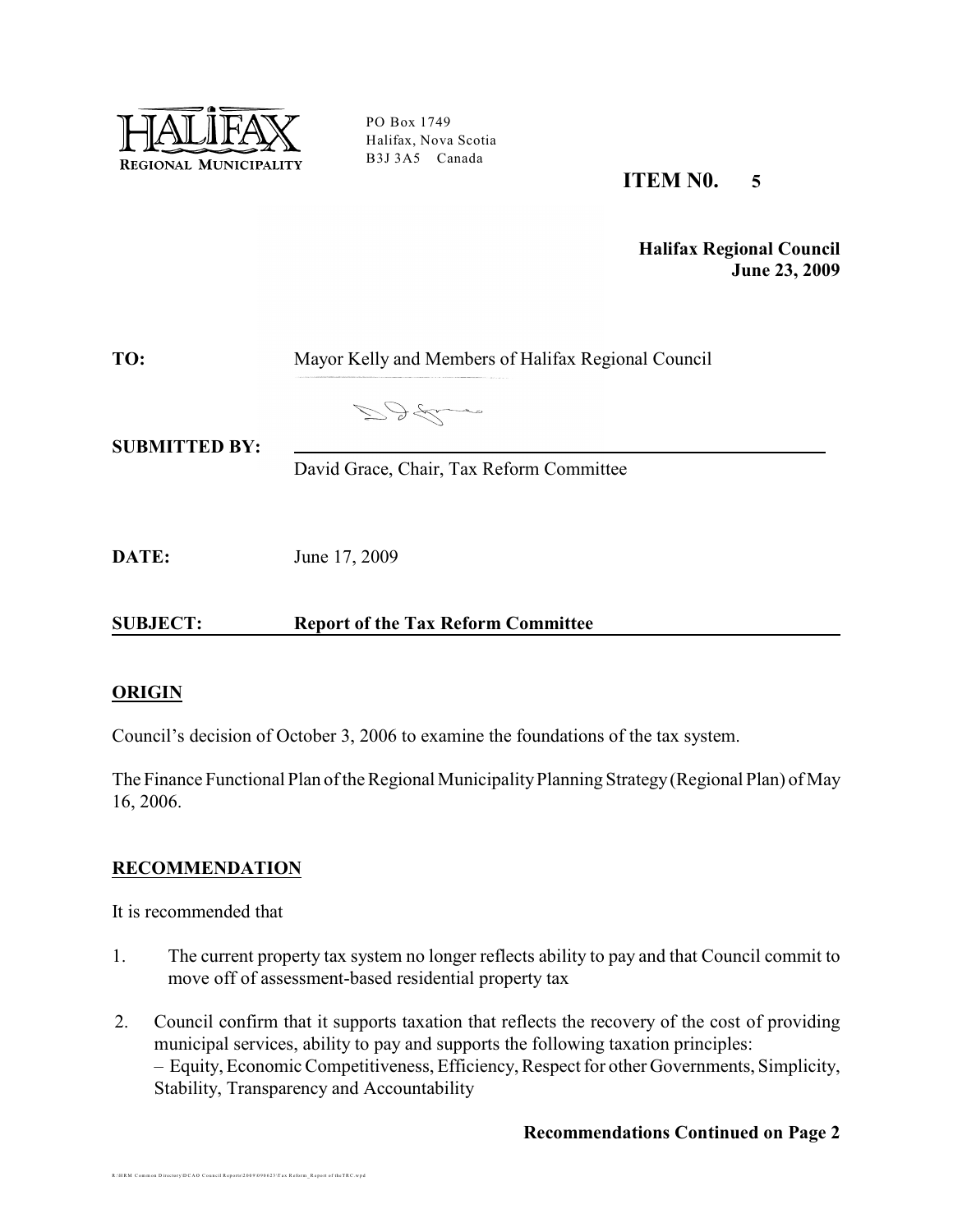- 3. Council instruct the Tax Reform Committee to undertake a complete review of Commercial Taxation under the following broad categories:
	- The relationship between the commercial and residential rates of taxation

– Taxation within the commercial sector to determine whether there should be a redistribution of commercial taxation

- 4. The Deed Transfer Tax be retained
- 5. Council instruct the Tax Reform Committee to:

– Return to Council in September with recommended options on taxation, reflecting the above principles, including a phase-in schedule starting in 2010-2011 and continued support for modest incomes,

– Hold an information workshop for Council on those recommendations, prior to the COW debate

# **BACKGROUND**

For a number of years Council and the public have questioned the relevance of using assessment as the basis for municipal tax. In March of 2005 at the close of its budget debate, Committee of the Whole discussed reforming its tax structure in order to move away from assessment based revenues. Staff indicated they would undertake research for 2006-2007. As a result, the Regional Plan that was approved by Council in 2006 recommended (5.6.1.1) that the Finance Functional Plan consider

*researching, analysing and recommending tax reforms (including possible legislative changes) which reflect an appropriate balance between market based property taxation and other charges, and ensure that the tax reforms: (a) are rational and transparent in the relationship between taxes paid and services available to the community, both now and in the future, (b) ensure a competitive local government taxation environment, and (c) consider the relationship between tax burden and the ability to pay;*

At its October 2, 2006 meeting, Regional Council examined four basic approaches to dealing with the taxation issue. It could maintain the status quo, look at addressing specific issues within the system, try to find a way to introduce flexibility and stability or it could undertake a complete examination of the Foundations of the Tax system. It approved approaching tax reform at "Level D - Rebuild Foundations" and "the creation of a project-specific (ad-hoc) Steering Committee to include Councillors and HRM residents as members." The Terms of Reference for this Council Committee included seven citizens (including the Chair, a senior's representative and two business representatives) and six councilors (2 each from the urban, suburban and rural areas). Council appointed the committee in late 2006. It also included taxation in its Council Focus Areas.

Since January of 2007 the Tax Reform Committee (TRC) has met over thirty times. It has held two major series of public consultations. The first consultations, approved by Council, included a series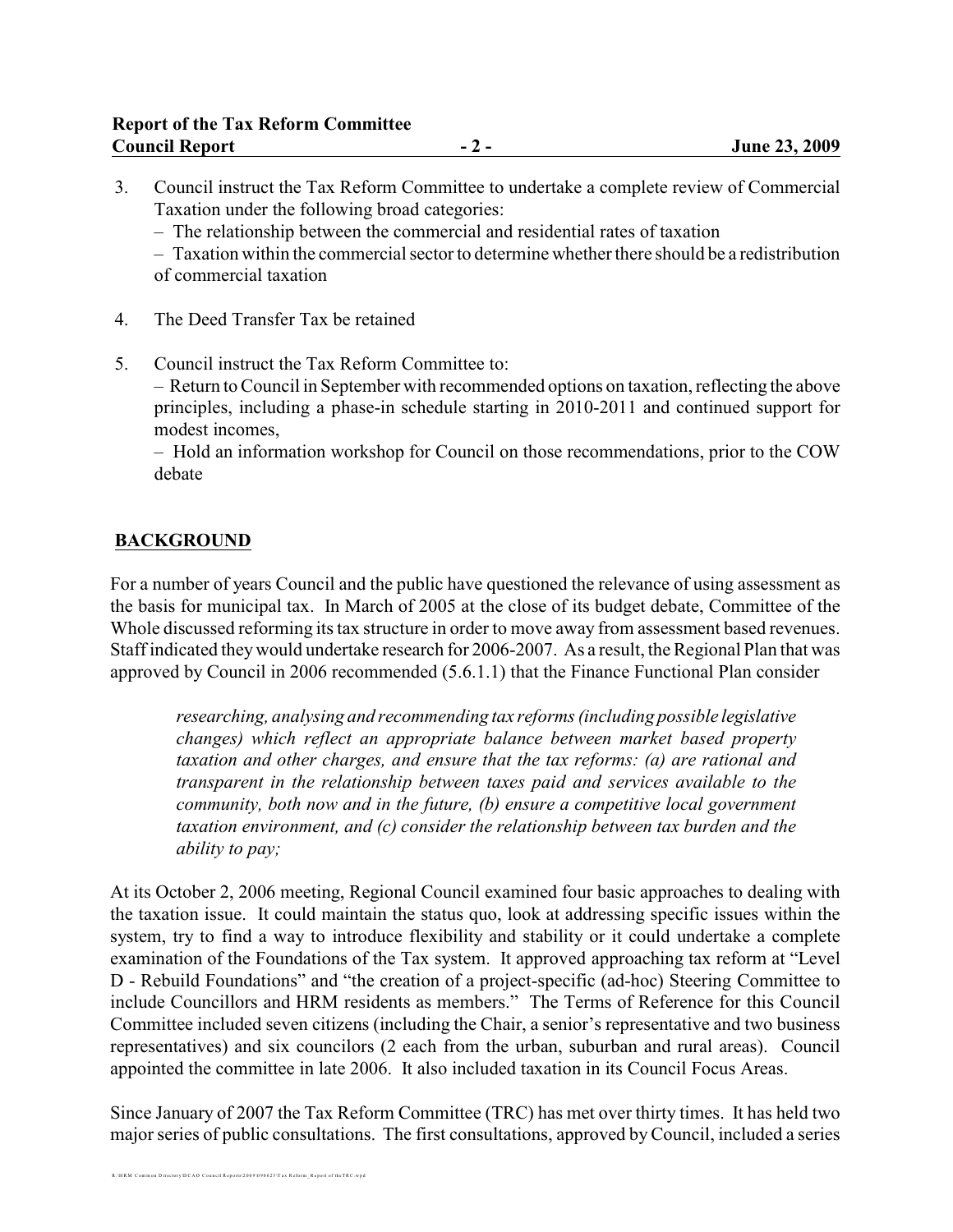of focus groups designed to determine the Foundations of the tax system and what principles would underlie any new tax system. Emails, written and other submissions were also received.

In the Spring of 2008 Council approved a second set of public consultations including information on the Committee's Draft Tax Model. Thirteen public meetings were held and again submissions and comments were received through the web, email, by phone and in writing. In addition, the TRC has undertaken three public opinion surveys to confirm information it has acquired through consultations. Overall, the results of the various input confirms that there is extremely strong support for a service-based tax system, although one that also includes an ability to pay component. Based on that and other input the Committee has been conducting additional research and revising its Draft Tax Model.

# **DISCUSSION**

The TRC has found that taxation issues are perhaps the most difficult and most emotional issues that a Council has to deal with. Individuals find tax systems complex and faceless and, not surprisingly, are constantly frustrated with both the system and their tax bills. As a result, they have become increasingly suspicious of any tax changes. Interpreting and understanding what people want and how to provide it have become great challenges for the committee. At the same time, while many citizens do not understand all of the ins and outs of property tax, they understand intuitively that the impacts of a tax system are beyond their own bills. They sense that the system is failing and have provided the committee with keen insight into what they think the system should do, what it is not doing and hence why it is no longer working.

It has become the committee's task to take these insights and translate them into a new tax system that more closely aligns with what people want. No system will ever satisfy all citizens but the committee is convinced of several key factors. First, the reasonable citizen wants a clear logic and reason to be available; even if they do not always agree with the reasons they respect the fact that there is a reason. When there is no clear explanation, the credibility of the system will fail. Secondly, citizens understand that the system does play a large role in how government operates, how services are provided and how the economy is run. While many citizens don't follow such impacts, they want government to do so and they want government to do so well. Hence it becomes our task to translate the desires of citizens into a coherent tax system that can be administered and operated.

Above all a tax system must be equitable and must be seen to be equitable. Tax money is citizen's money for their municipal services. The links between these two must be clear and transparent and must encourage accountability. Council must be able to explain on what basis they perceive taxation to be fair and how individual tax bills relate to services, value for money and the economy.

# **The Evolution of the Status Quo**

For Nova Scotia, municipal property tax has its origins in the 1880s. At that time the property assessment system came into being. The value of all property including homes, land, silverware,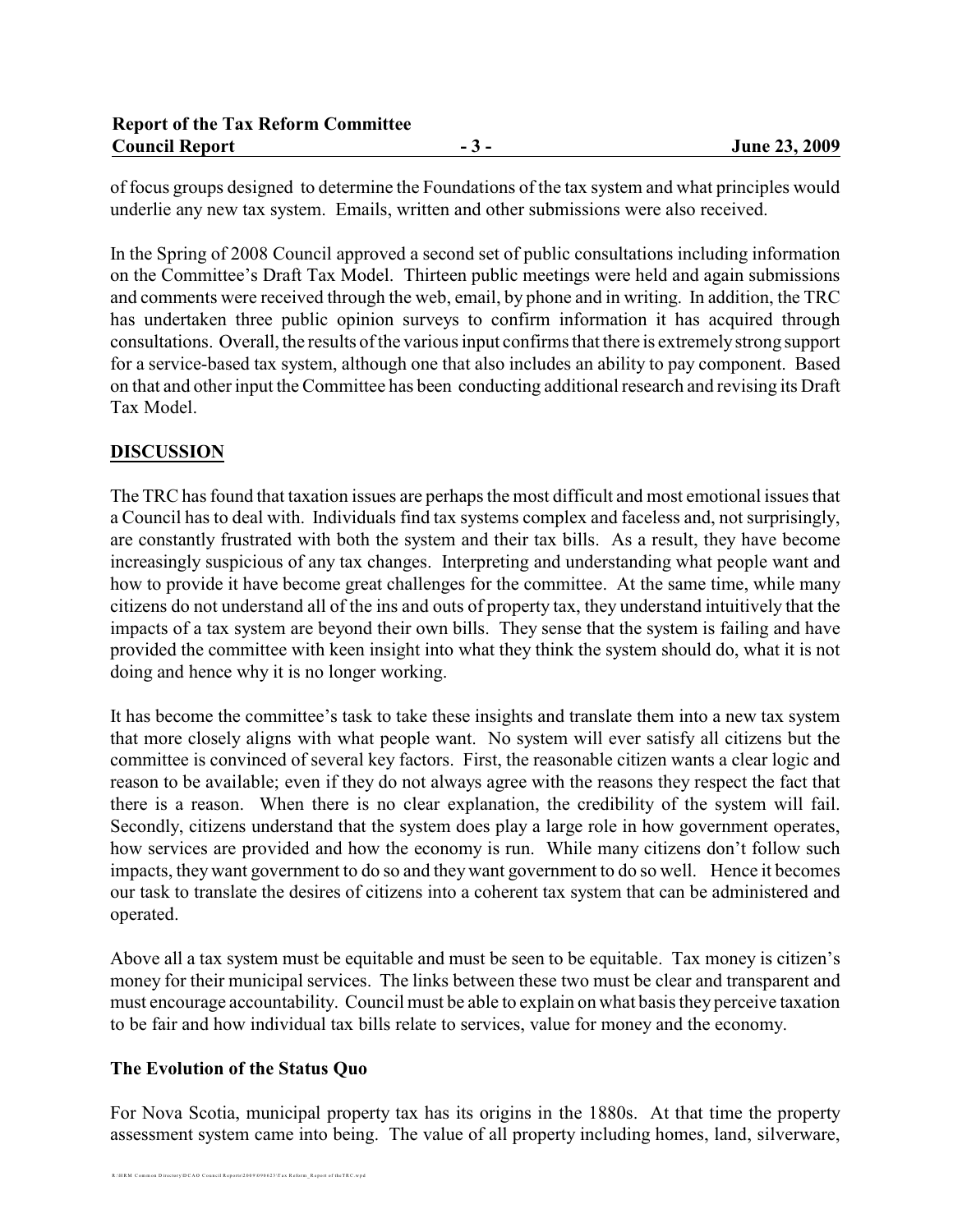jewellery and furniture was subject to municipal tax. The logic was very simple: the more property and more valuables that one owned, the more one could afford to pay in tax. This method made a certain amount of sense. Most people's wealth was invested in their farm or home and immediate belongings. Property speculation was limited and property values would have been relatively consistent. Municipal services were more limited and were easily understood. The connection between ones ability to pay their taxes, the services that were provided and ones say in government was much clearer. In short, the system was seen as somewhat fair, simple, easy to understand and somewhat stable.

Since that system came into being in the 1800s there has been massive change in the economy, our government and our whole way of life. The change has been dramatic, far more than can ever be documented here. In the late 1880s there were no automobiles, hence limited public roads or sidewalks and no public transit. There was no fear for the environment, hence no recycling, composting and modern landfills. Public recreation was unheard of. The role of government was rudimentary. Individuals didn't travel as far as they do today. Likewise the economy was different. Incomes were modest, as were homes. The average family spent most of their money on their home and family needs; they bought and sold houses infrequently. The modest size of government meant tax levels were modest. So, to the extent that the system was unfair, the unfairness was also modest.

As life changed, so did the tax system. Municipal governments found it difficult to tax silverware, household goods and other possessions so taxes on these goods were slowly eliminated. Governments found new and more accurate ways of determining the value of homes. More sophisticated methods of valuing properties came into existence. As did more types of properties (high-rise apartments, condos), more frequent housing sales and more speculation. Technology and computers made it easier to track the greater variety of properties and the change in their values. Today, assessed property values are updated every year, subject to a limitation (or cap) on how fast they can increase. And yet today the system seems to have less and less credibility. Citizens see the system as being unfair, overly complex and unaccountable. Tax increases seem to occur without a clear process or explanation. Individuals are frustrated by their inability to understand or to plan for tax increases.

#### **What our citizens are saying**

From our consultations with the public, it is clear that taxpayers are frustrated and feel that basic reforms of the tax system are required. Whether at public meetings or in public opinion surveys people consistently said that they wanted reform of the tax system. Only a small portion of the public appears truly happy with the status quo. The reasons for this dissatisfaction are many and complex. Citizens are looking to ensure that they get value for their tax dollar. As such, they find it difficult to see the link between the available municipal services, how much theycan afford and the taxes they are required to pay. For instance:

- Large assessment increases almost always lead to large tax increases, yet often there is no or little change in municipal services
- Many individuals are on fixed incomes such as pensions. Their taxes rise with the value of their home. Their incomes aren't changing and they feel as if they are being pressured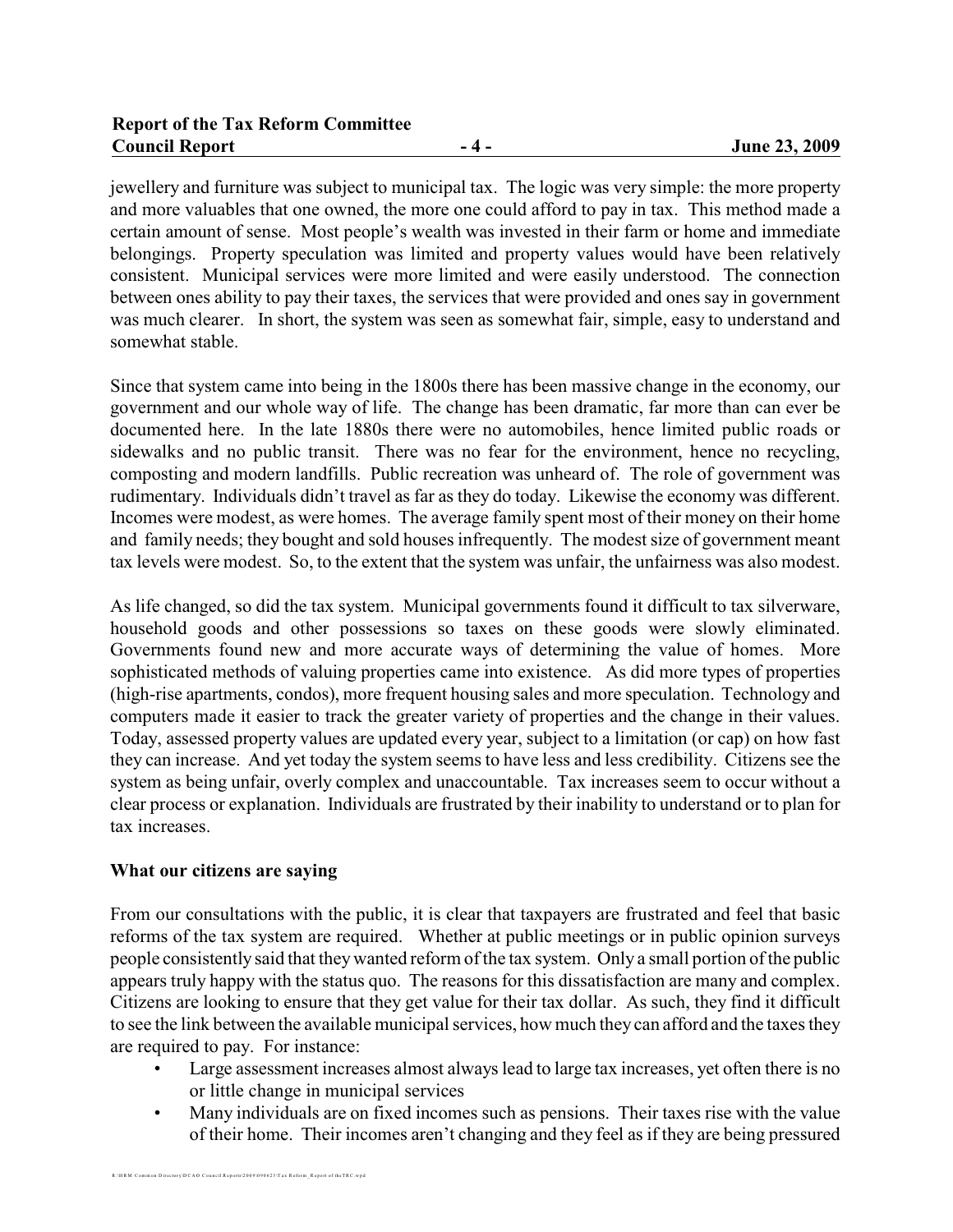to sell.

- Assessment changes often have little to do with municipal services. For example, property speculation in a neighbourhood can lead to higher taxes for local residents. As waterfront property becomes more valuable many are seeing higher taxes.
- Home values create wealth but it is paper wealth. There is normally no extra cash generated by the property to pay taxes. It may be many years before some residents sell their home and see any return from their years of mortgage payments. In the meantime, their taxes often continue to rise.
- Individuals often have large tax bills relative to their income and their ability to pay. Even with the existing low income rebate system, low income individuals pay out a high portion of their income to property tax. More and more middle-income individuals now find that their property tax bill is one of their largest bills. Often tax bills vary dramatically, with some middle income individuals having very low tax bills and others having surprisingly high tax bills.
- Tax bills often come as a surprise. Unlike income tax (that is deducted off of regular pay cheques) or sales tax (that comes at the cash register), families find they are getting two big bills once a year. For many this makes planning difficult.
- Assessed property values don't appear to reflect home values. Many believe the assessed value of their home is inaccurate. Many taxpayers simply compare their home to their neighbours and question what they see as a discrepancy.

Coupled with this dissatisfaction is often a level of suspicion and cynicism. Some clearly feel that changes in the system will be used as an excuse to raise overall taxes. Rising assessment values are seen as a shortcut to increasing taxes while blaming it on the assessment system. Others are frustrated with what they see as a lack of accountability.

# **What Has the Committee Concluded?**

The Tax Reform Committee spent considerable time talking to citizens about taxation, reviewing the literature, looking at systems elsewhere and trying to determine what was really happening in the world. As a group the Committee has considerable sympathy for the concerns of citizens. Broadly speaking they have concluded that

- The Halifax Regional Municipality (HRM) has become overly dependent on property assessments. In the United States roughly 25% of Municipal revenue is from assessment-based systems. Across Canada about 40% of total revenue comes from such systems. In Halifax nearly 80% of revenues are from property assessments.
- Other Canadian cities have made reforms to their tax system. Many cities now make use of user fees and utilities for services, making them more service based than Halifax. Edmonton and Ottawa have both recently reformed parts of their tax system. In Nova Scotia some municipalities use dwelling unit fees to recover garbage costs or as a minimum tax.
- The current tax system does not support the Regional Plan. Efficient forms of housing such as multi-unit properties are very cost effective for a municipality to service. In the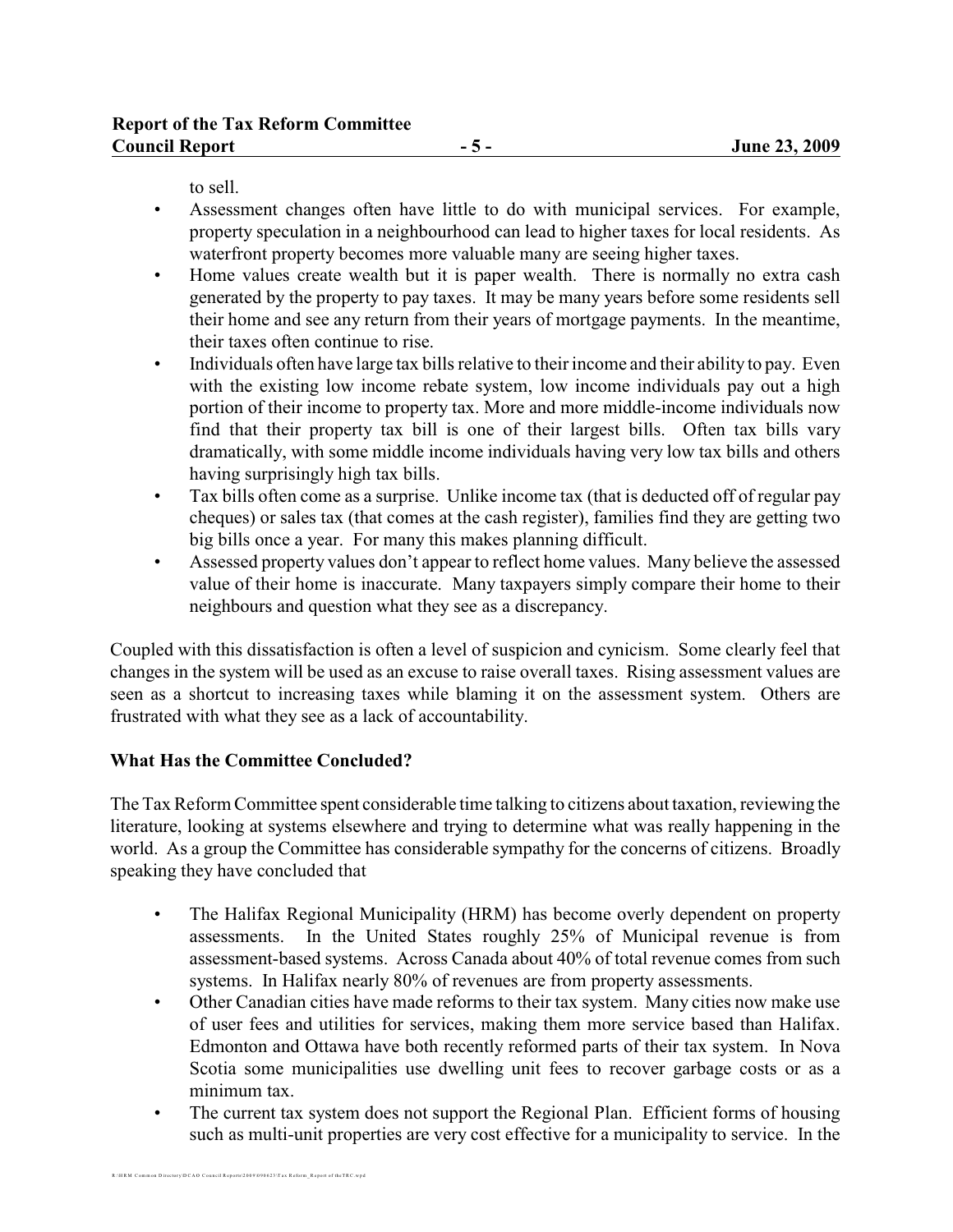case of condos, however, they are taxed nearly as high as homes. Apartments have lower taxes but this is changing as the assessment cap shifts more of the tax burden onto apartment buildings.

- There is no clear link between the value of a property and the value of most municipal services. Appendix 4 outlines examples where assessment and taxes clearly do not line up with municipal services. As such citizens cannot be expected to understand whether they get value for their tax money. In many cases homeowners are not paying the full cost of their municipal services and are being subsidized by commercial taxpayers or other homeowners. Council has a responsibility to explain the relationship between the tax someone pays and the services they receive, but the lack of a relationship between services and assessment makes this extremely difficult.
- Many aspects of the assessment system are complex and require a basic level of technical skill to understand. Systems such as income tax rest upon easily verifiable information (e.g. T4s). The estimated value of one's property, however, is a matter of professional judgment. As such there is confusion and dissatisfaction with the current property tax system.
- The assessment system tends to have built-in biases which cause certain types of properties to be inappropriately taxed. Newer homes, homes just sold or renovated, apartment buildings and condominiums are all clearly being taxed unfairly relative to others. These biases are becoming stronger and stronger. The current assessment cap will even further widen the gap between existing homes and those just renovated, built or sold. This holds serious implications for younger buyers (facing a large tax bill on a new home), older buyers (seniors trying to downsize) and those moving to Nova Scotia (immigrants and other newcomers).
- Commercial properties are taxed at a higher rate using the "commercial multiplier". The multiplier is historic in nature. While it may be that the overall commercial sector should pay more tax than the residential sector, the current approach needs to be re-thought. At a minimum there should be greater transparency. Some evidence exists to suggest that the commercial tax burden is not being fairly shared amongst commercial taxpayers.
- The underlying assumption of the assessment system is that those with higher valued properties can afford to pay higher taxes. There is no longer a basis to support this position. The Committee has confirmed and re-confirmed through statistical tests that such an assumption is a myth. The results of the Committee's research are included as Appendix 1. Trying to tax homes on what is clearly a false assumption has led to many inequitable situations in property tax and is severely damaging the credibility of the municipal tax system.

# **What Makes for a Credible Tax System**

The Tax Reform Committee is concerned that a tax system needs to recognize the ability of individuals and communities to pay their tax bills, especially those of more modest incomes. However, it also believes that citizens do not wish their municipal tax system to be largely based on ability to pay. Rather, the Committee believes that most citizens prefer a service-based tax system, that provides support for those of more modest means.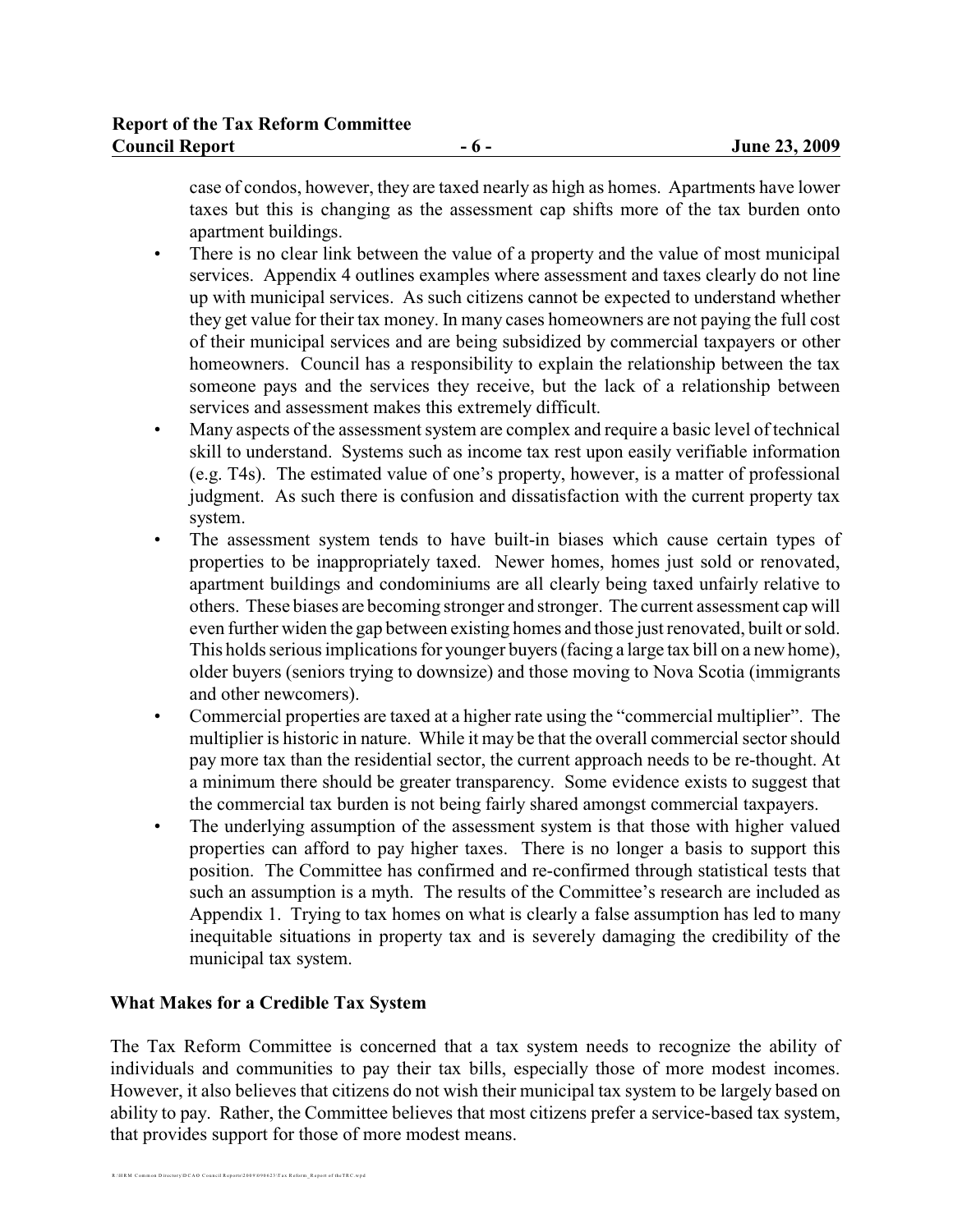The Tax Reform Committee feels that it is critical to set out the key principles under which a proper, credible tax system should be established. The principles it believes are important were established in consultation with the public. It has described these principles in detail as part of the Mission Statement and Principles for a Tax System (see Appendix 3). In brief, these key principles are:

- Above all, the tax system must be equitable. This requires clear rules that are applied consistently
- Tax bills must be stable and predictable
- Taxation must be transparent and government accountable
- The tax system should be as simple as possible to understand and administer
- The tax system promote economic competitiveness
- The tax system should promote economic efficiency
- There should be respect for other Governments role in the tax system

The Committee believes that the most critical part of a new tax system is the underlying principles on which it is established. To this end it encourages Council to understand and support the principles of tax reform and to base any new tax system on these principles.

#### **Towards A Gradual Replacement of the Tax System**

The Committee feels that Halifax's tax system needs to evolve into more of a service-based system. This needs to be a gradual change with careful consideration by Council at each step of the way. The current system can be fully replaced or partly replaced. However, Council does need to give clear direction of its intent to change.

The Committee has developed a full working model for a new tax system, which it called its Draft Tax Model. Subsequent to public consultations the Draft Tax Model was revised to reflect this input (see Appendix 4). However, even it its revised form the Draft Tax Model is only one of numerous approaches that Council could take. There are many variations and changes that could be made to the model, many of them without amending the current Halifax Charter. While the Committee believes the model has strong merit it wishes to emphasize that the model should be a starting point for Council's debate on Tax Reform. It should not be seen as the only option for tax reform.

#### **Conclusion**

Halifax has become hugely dependent on property assessment as a form of revenue. While other parts of Canada have slowly moved towards other fees and revenue sources almost 80% of Halifax's revenues come from this one source. The current system has serious deficiencies and most citizens prefer a more service-based approach.

Ultimately no tax system is perfect. Citizens and politicians alike will need to compromise in order to achieve a new system. However, the ultimate test of whether this system should be gradually introduced (in part or full) is not whether it is perfect, but whether it is better than the status quo. Council requires tools and a roadmap to allow it to move away from the current assessment system.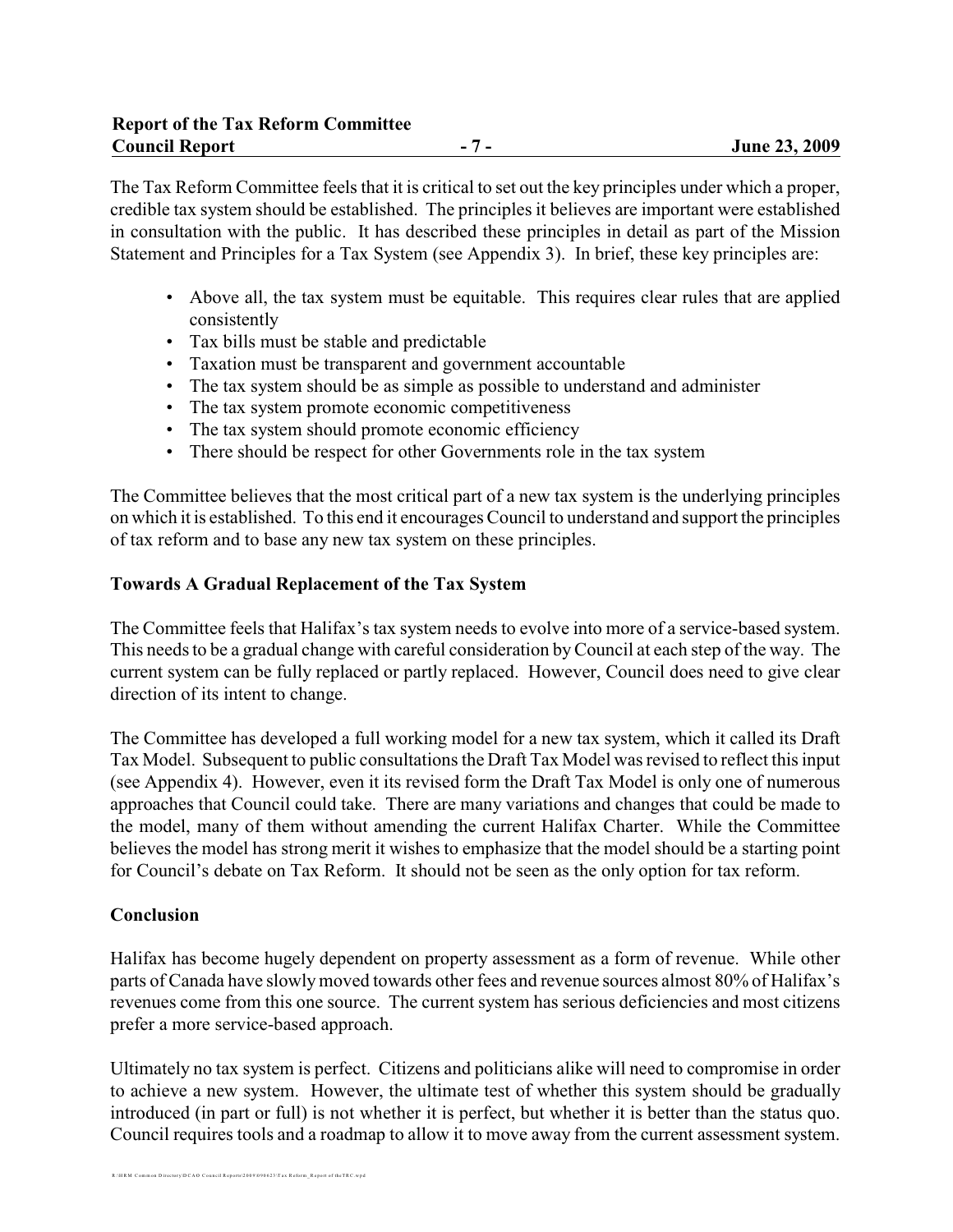These recommendations need to be slowly introduced, tested and reviewed. Modifications should be expected as Council and Citizens learn more about the system.

The Committee feels that it is critical that Council reform the current tax system and start to phaseout a major portion of the assessment based property tax. While it has provided a working model as to how this could be done, it is up to Council to decide how much of the system to replace and how quickly to phase-in those changes.

## **BUDGET IMPLICATIONS**

None.

# **FINANCIAL MANAGEMENT POLICIES / BUSINESS PLAN**

This report complies with the Municipality's Multi-Year Financial Strategy, the approved Operating, Capital and Reserve budgets, policies and procedures regarding withdrawals from the utilization of Capital and Operating reserves, as well as any relevant legislation.

# **ALTERNATIVES**

Council may reject the recommendation and wind-down the Tax Reform process.

# **ATTACHMENTS**

- Appendix 1 Income and Property Values Don't Link
- Appendix 2 Assessment and Services Don't Link
- Appendix 3 Mission Statement, Principles and Objectives for the HRM Municipal Tax System

Appendix 4 - Revised Draft Tax Model is A Starting Point for Council

A copy of this report can be obtained online at<http://www.halifax.ca/council/agendasc/cagenda.html> then choose the appropriate meeting date, or by contacting the Office of the Municipal Clerk at 490-4210, or Fax 490-4208.

Report Prepared by:

Bruce Fisher, Manager of Fiscal and Tax Policy, 490-4493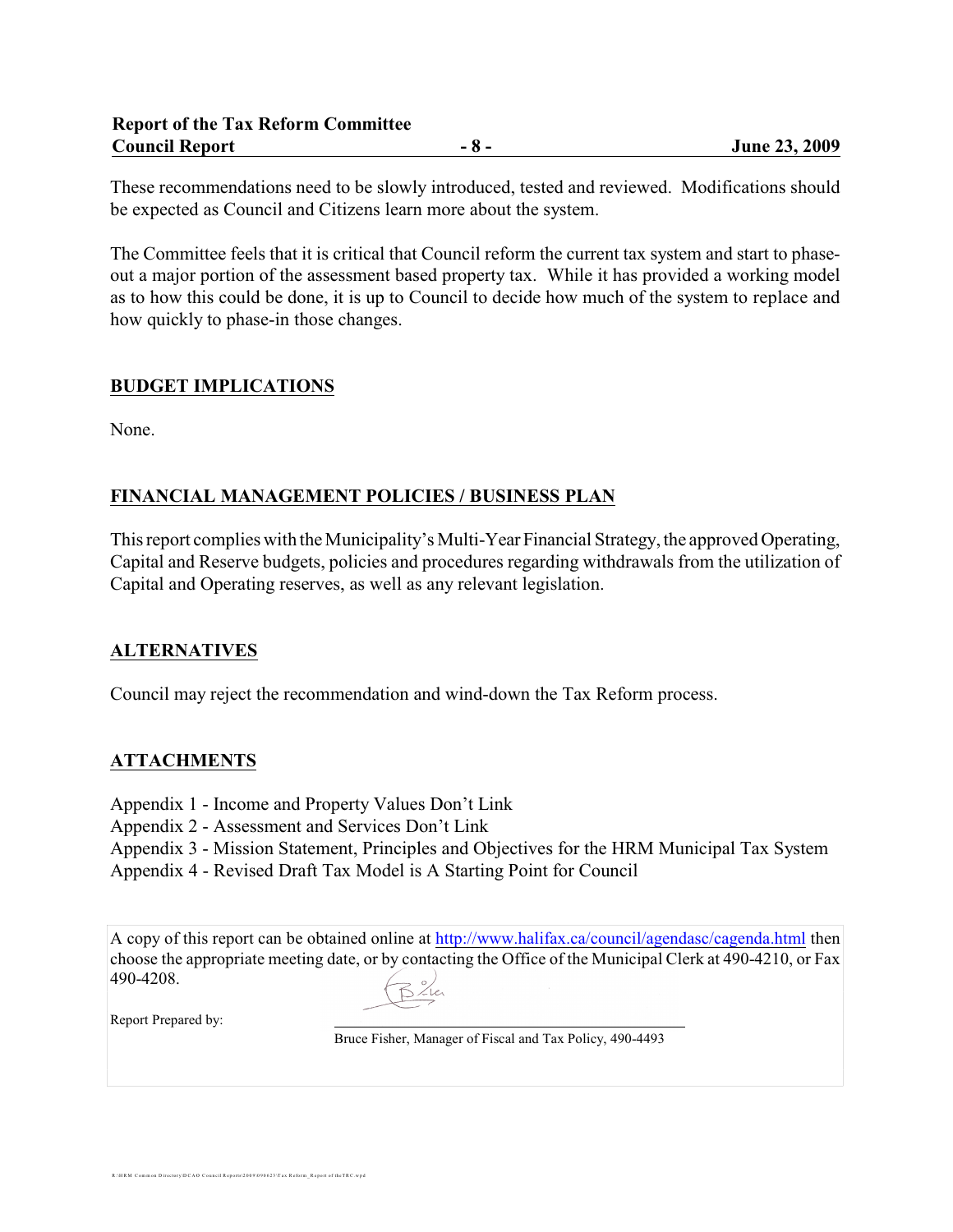## **Appendix 1 - Income and Property Values Don't Link**

Very little information exists to evaluate the relationship between wealth or income and property values. Few studies appear to have been done in this area. However, every five years, Statistics Canada conducts a census of Canadian residents asking a variety of demographic, social and economic questions. One in five households are asked about their household income and (for homeowners) the value of their home. Staff assisting the Tax Reform Committee have obtained special customized data from Statscan showing this relationship between income and home values.

This analysis was first undertaken with data from the 2001 census. A Regression Analysis was run on the data and a Correlation Coefficient and a Coefficient of Determination or r-squared was calculated. A r-squared is expressed as a number between 0% and 100%. Zero shows no correlation while 100% shows a perfect correlation. In the case of the 2001 census data the value of a weighted analysis of table occurrences showed only a 27% r-squared. This shows that **the value of one's home is not a good predictor of one's income.** In other words, there is not a significant relationship between income and home value.

Staff repeated this test when the 2006 census was released. The r-squared using the 2006 data showed a consistent although slightly weaker relationship. Statistically, the r-squared value of a weighted analysis of table occurrences for 2006 showed only a 22% predictive value of home value (in determining income).

Neither the 2001 nor the 2006 census data take into account the changes made to the Provincial Assessment Cap, which limits assessment growth to the Consumer Price Index. The introduction of this program (which is not income tested) will likely make the relationship between income and home value even less reliable.

In holding its public consultations the Committee had the opportunity to discuss taxation issues with a wide range of individuals and homeowners. The anecdotal evidence from those discussions is consistent with the statistical data.

Analysis was also undertaken on the relationship between the monthly rent for apartment dwellers and their income. Using 2006 census data the r-squared value of a weighted analysis of table occurrences for 2006 showed only a 14% predictive value of rent (in determining income).

It is important to understand what these tests and the various analysis show. Despite belief to the contrary, home values do not rise as incomes rise. As a result, the incidence of taxation upon individuals by income is wildly inconsistent with manylow income individuals having high tax bills, high income individuals frequently having low tax bills and middle income individuals often facing a wide variety of tax bills: low, average and high.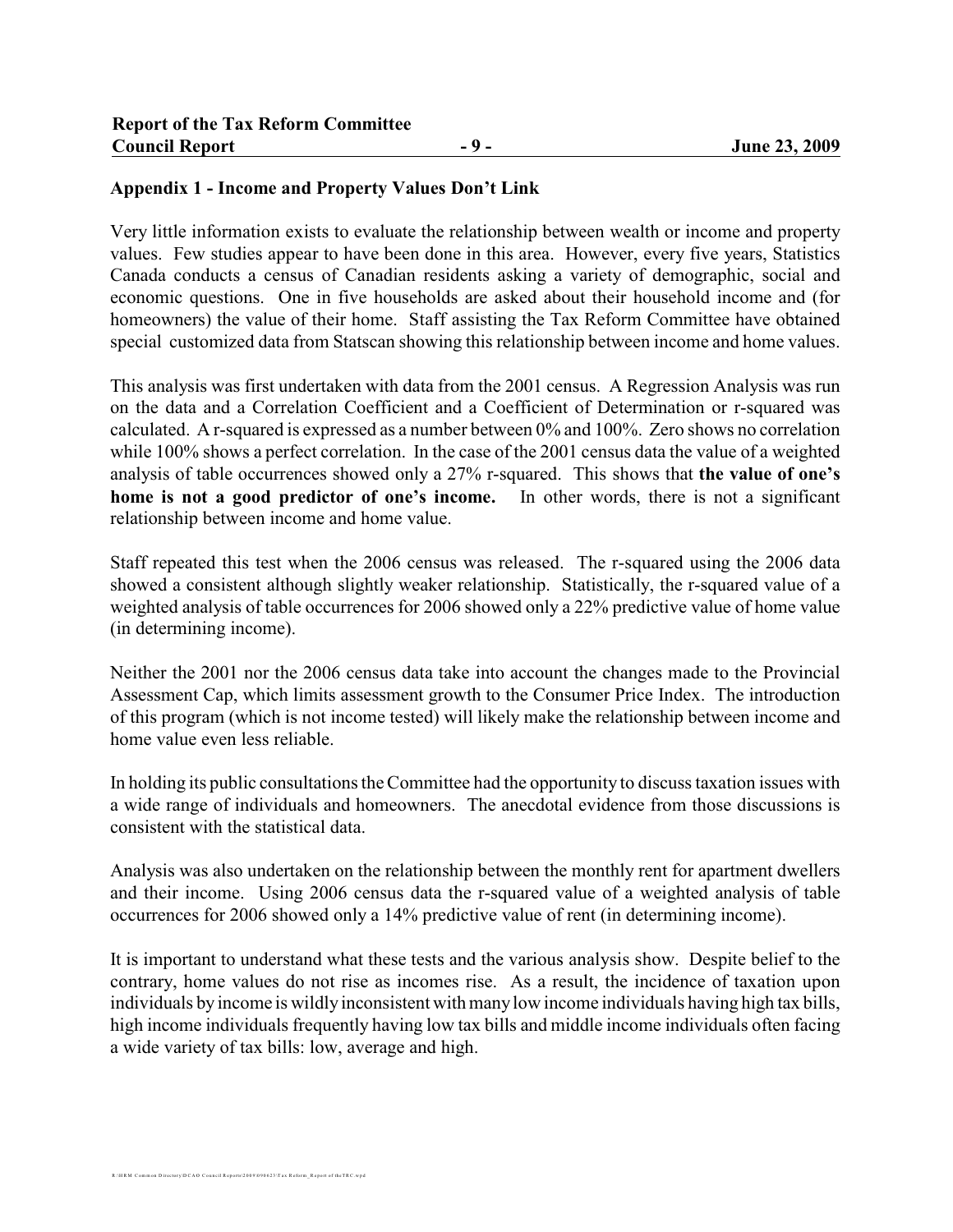#### **Appendix 2 - Assessment and Services Don't Link**

Under the current tax system there is little consistency in how homes are taxed. While the value of an average home is \$180,000 there are a wide range of values. Most homes have a value within \$100,000 to \$300,000 although some homes are valued at \$50,000 or less while others are assessed at more than \$500,000. Only just over 175 are valued over \$1 million. (Although almost one-third of these are capped at less than \$1 million).

The value of a home has very little relationship to the municipal services that are provided under Halifax's general tax rates. The Committee used information from HRM's Geographic Information System to analyse assessed values. Several examples display the poor link between values and services:

#### **Homes with a Range of Services**

For illustration, we divided single family homes into three groups depending on their access to public local roads, transit, sidewalks, hydrants and recreation facilities. These three groups are those with weak access to services, stronger access to service or those in-between.

|                           | <b>Weak Service</b>      | <b>Stronger Service</b>                                                   |
|---------------------------|--------------------------|---------------------------------------------------------------------------|
| Transit Service           | More than 3km away       | Within 1 km of a Metro<br>Transit Stop (other than a<br>"peak only" stop) |
| Roads                     | Fronts on a Private Road | Fronts on a HRM or<br>Provincial Road                                     |
| Hydrants                  | None                     | Within 1,200 feet                                                         |
| Sidewalks                 | None                     | Within 500m                                                               |
| Local Recreation Facility | Father than 12km         | Within 3km                                                                |
| <b>Average Assessment</b> | \$205,500                | \$199,900                                                                 |

Ironically, those with weaker access to services had higher assessed values than those with strong access to service. Those who fell in between these two groups had an average assessed value of \$163,000, less than either those with very weak or very strong service.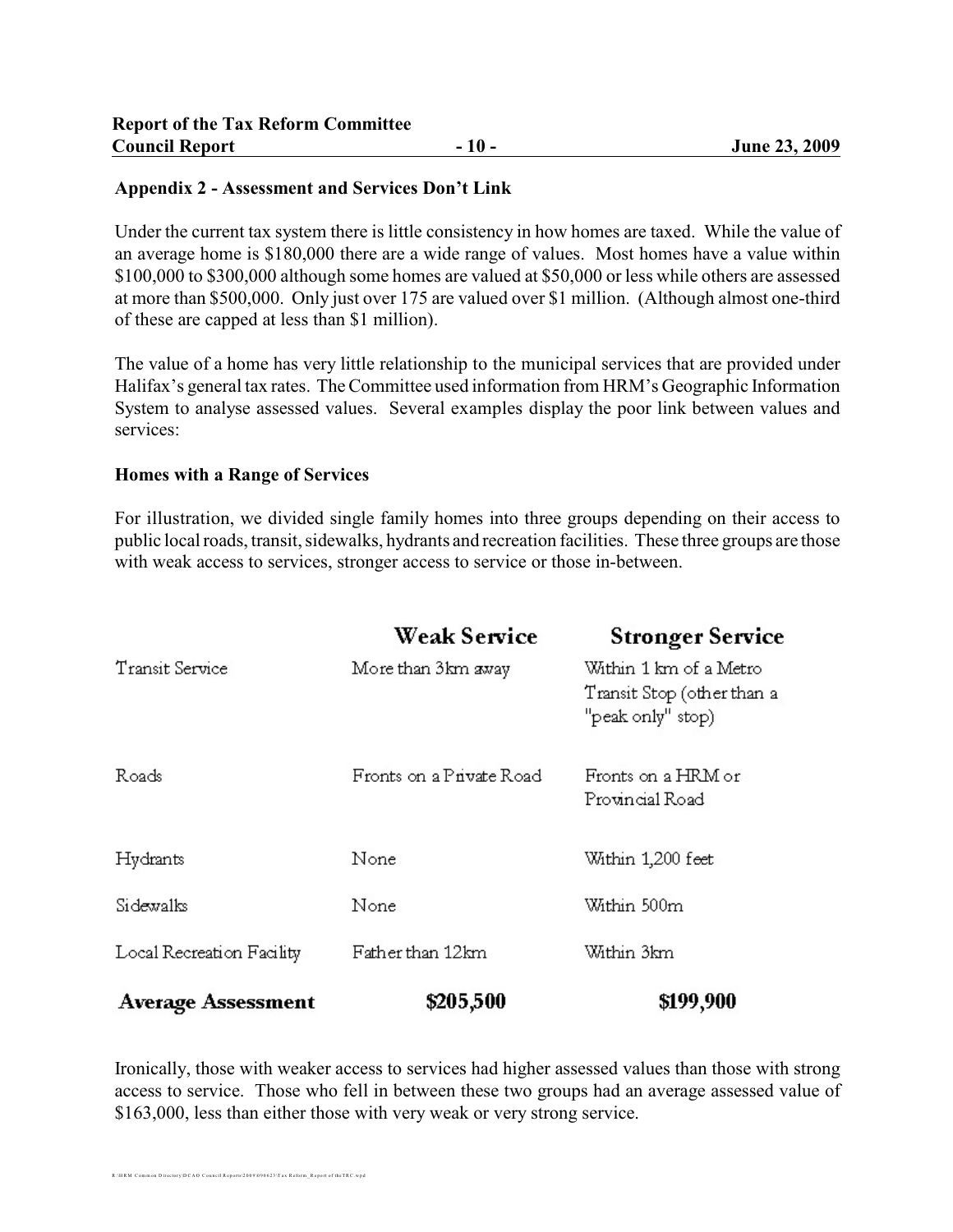These figures are averages. Within any of these three groups are homes with very high and very low assessments.

#### **Homes on Waterfront**

Approximately 8% of HRM homes are on waterfront. Property values for waterfront are typically higher than for non-waterfront even though the services don't necessarily differ. For example, Homes with "Stronger Service" (see above) are sometimes on waterfront and sometimes not. When they are on waterfront the average tax bill is almost twice as much as for those properties not on waterfront. The value of the underlying land, not the services, is driving the assessed values and hence the tax bill.

#### **Homes Farther Away from Transit Stops**

Looking at proximity to transit stops also shows some interesting results. For those in rural and suburban areas, assessed values of single family homes tend to rise the further one gets from a transit stop. For instance, those who are 3km from a transit stop have assessed values that are 50% higher than those within one-half of a km from a transit stop.

# **Rural and Suburban Home Values** Increase the Farther you are from a **Transit Stop**

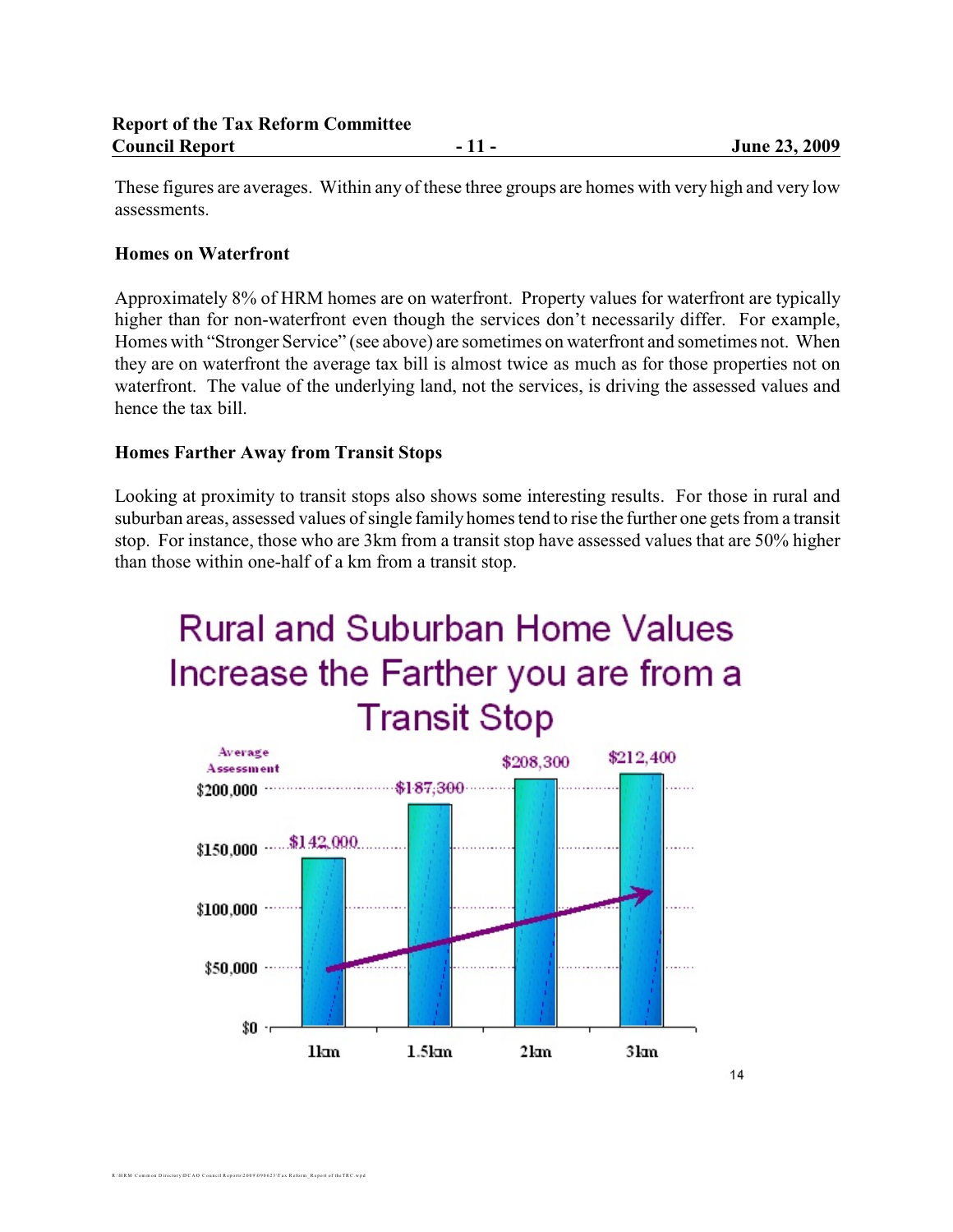#### **Taxation is Often Not at Full Cost**

Lastly, the taxation ofsolid waste illustrates how the current system often doesn't show the full cost of providing municipal services. HRM is divided into eight main collection areas for solid waste with some special arrangements for condo buildings. Services vary depending on whether there is weekly Green Bin (Summer) and/or Blue Bag collection. Commercial businesses (with a few exceptions) and apartments over 6 units don't get municipal solid waste pick-up but have to make and pay for their own pick-up with private haulers. Regardless, they still help fund the pick-up of solid waste at single family homes. The average cost in 2007 to collect and dispose of this waste was \$256 per home. The average tax bill per home was only just over \$100. Just 3% of homes actually paid the full cost of solid waste.



Hote Disposal, Overhead and Collection costs for 2007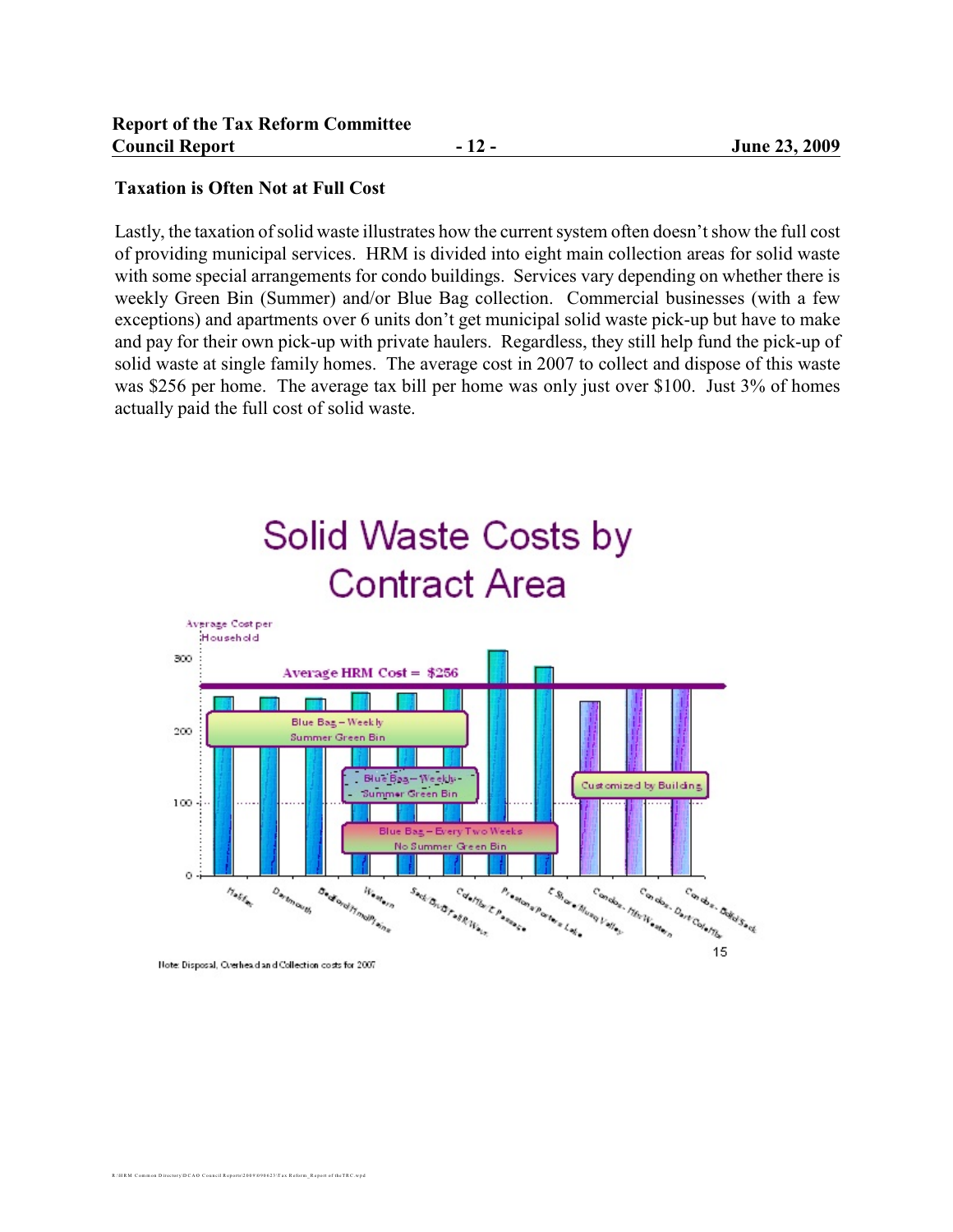# Most homes don't pay the full cost of solid waste



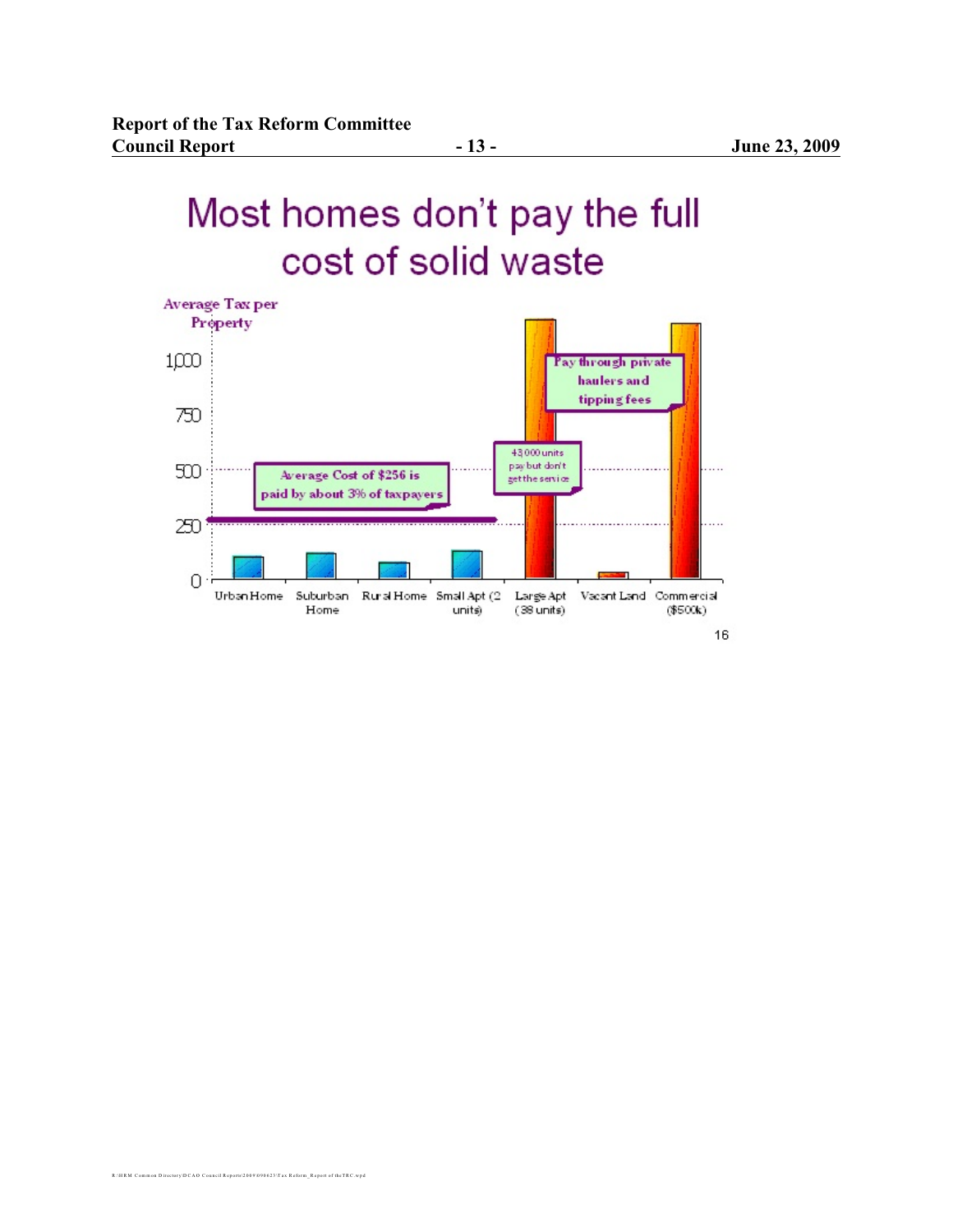# **Appendix 3 - Mission Statement, Principles and Objectives for the HRM Municipal Tax System**

## **Mission Statement**

To provide an equitable tax system based on a charge for services provided and ability to pay by:

- Linking taxes and fees for services to those who derive the greatest benefit at the individual, community and regional levels, and,
- Considering the ability to pay.

## **Foundation of the Tax System**

As a central and key element of municipal government, HRM strives to ensure that the tax and fee system

- ! Encourages the economic well being of all it taxpayers and citizens,
- ! Recognizes that the funds raised through taxes and fees belong to the citizens of HRM and are held in trust,
- ! Encourages fiscal prudence and an acceptable level of tax and fee burden for services, and
- ! Recognizes that municipal services may benefit everyone and that to the extent all benefit, all should share in the cost of the service.

# **Principles**

To achieve and sustain the Mission Statement and Values, HRM follows seven core principles. The most important of these is Equity, which is supplemented by the principles of Economic Competitiveness, Economic Efficiency, Respect for other Governments, Stability, Simplicity, and Transparency and Accountability.

#### **Equity**

Similarly situated taxpayers should be taxed similarly.

Objectives:

- All taxpayers should be taxed according to their municipal services.
- The tax and fee system should be designed to be non-regressive.
- The tax and fee system should apply consistently to all taxpayers and citizens.
- The Tax and Fee system should have no unintended systematic bias towards any group of individuals, firms or local communities.
- The tax and fee system should not provide an unintended advantage for any business relative to its local competitors.

# **Economic Competitiveness**

The Municipal Tax System should be designed to maximize the economic potential of the Region and Province.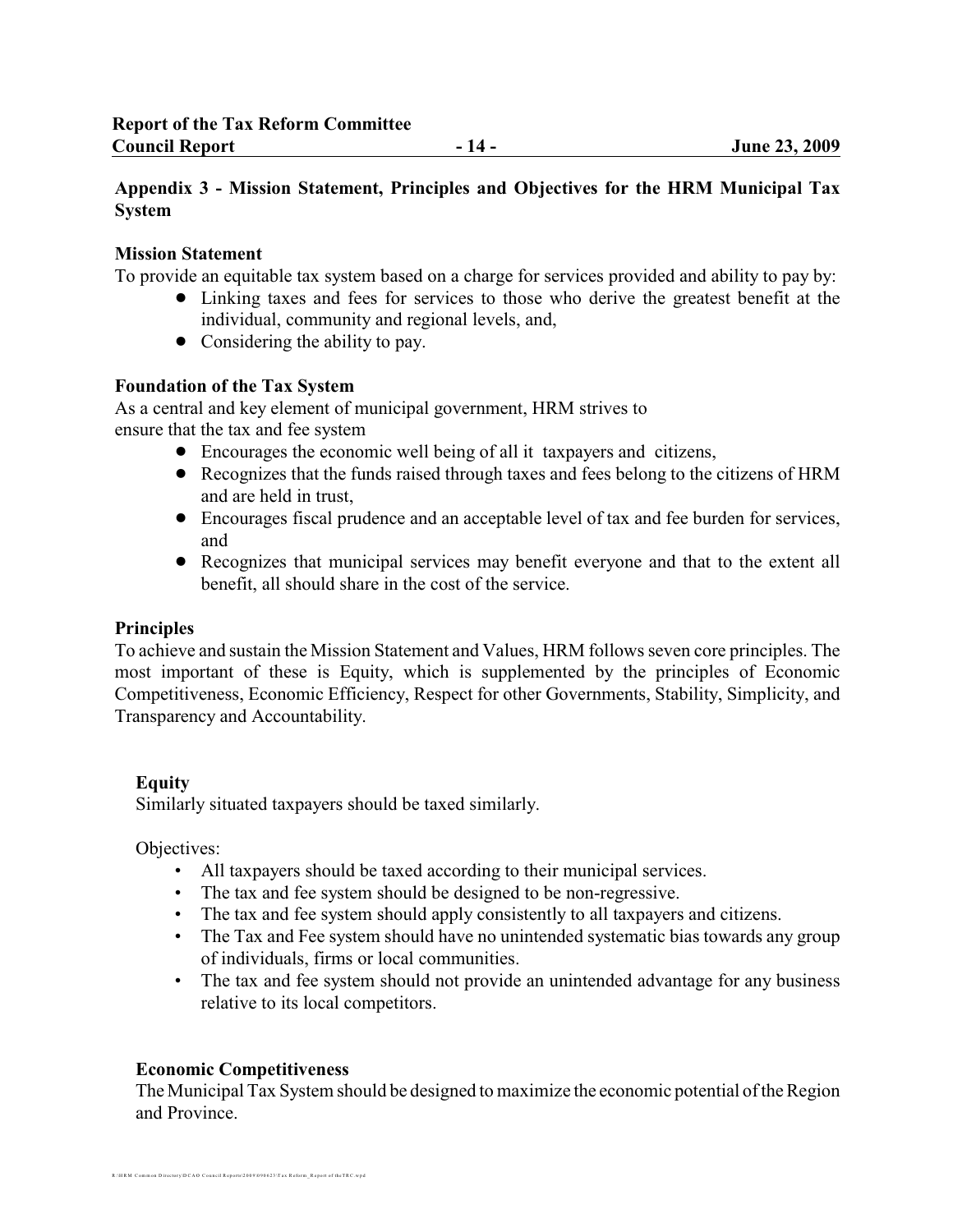Objectives:

- To encourage investment and business activity within Halifax Regional Municipality and within Nova Scotia.
- To encourage the long-term growth of the municipality including a focus on immigration, youth and diversity.
- To encourage responsible home ownership.
- To encourage efficient growth patterns and to support the Regional Plan.
- To support the Region's business climate including international competitiveness.
- To allow for environmental sustainability.
- To ensure that residential, commercial and other taxpayers pay an appropriate share of the tax burden.

#### **Economic Efficiency**

The Municipal Tax System should be designed to encourage healthy behaviours by citizens and taxpayers.

Objectives:

- To limit the unintended effects on people's behaviours due to taxation.
- To focus on as broad a tax base as possible.

#### **Respect for other Governments**

Recognize the links to the Federal and Provincial Governments and other Municipalities.

Objectives:

- Where HRM and another government share tax room, there shall be consulting over the use of the tax room, and mutual respect for each other and the taxpayers involved .
- HRM will administer its tax system according to the Laws of the Province of Nova Scotia and, where appropriate, seek changes to those laws.
- The HRM Tax System should function well along-side the tax systems of other Nova Scotian municipalities.

#### **Stability**

The Tax and Fee System should be designed to discourage unintended, sudden and dramatic changes in municipal taxes.

Objectives:

- Individuals should be able to reasonably predict future taxes, based upon their understanding of their circumstances and the services available.
- Individual tax bills should not experience sudden and dramatic change other than to reflect service changes and/or changes in ability to pay.
- The Tax and Fee system should be designed to discourage unintended sudden and dramatic changes in municipal revenues.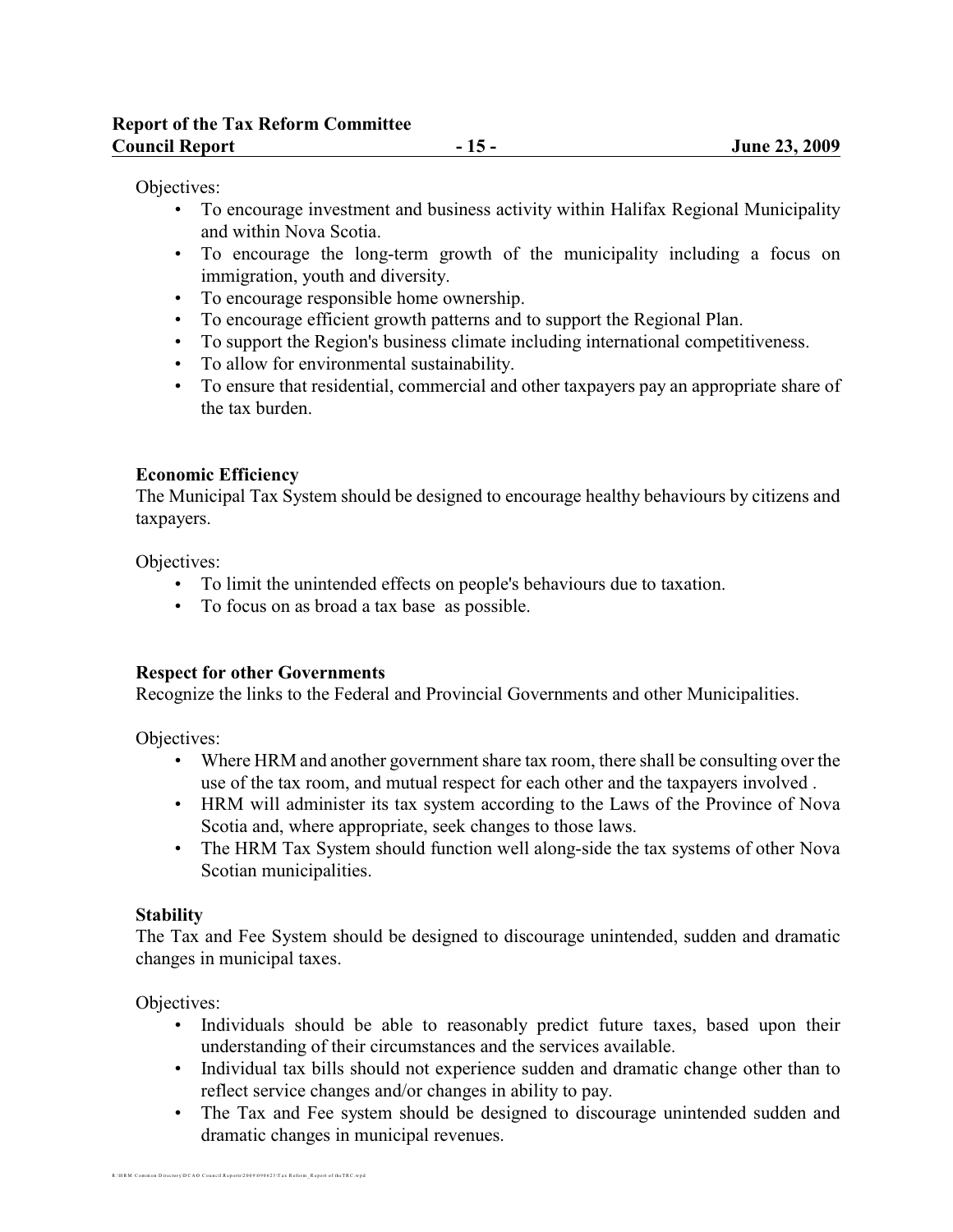#### **Simplicity**

The Tax and Fee system should be as simple as possible to minimize compliance costs and be easily understood.

Objectives:

- The system should be designed to limit the overall complexity of the system.
- Features of a municipal tax system should be limited to those that make a clear and dramatic improvement for a large number of citizens.
- The number of methods of taxation or fees to pay for any one service should be minimized.
- The administrative costs of the municipal tax system should be minimized.

#### **Transparency and Accountability**

It should be clear how and when taxes and fees are imposed and approved.

Objectives:

- Taxes and fees should be based on objective and factual information, and not subject to opinion or estimation.
- The Tax Bill for individuals should be calculated in a manner that is reliable and verifiable.
- The tax system and its components should be clearly documented and available to the public.
- The tax system should not have any unintended biases towards lowering or increasing taxes or expenditures.
- The tax burden needs to be reviewed and set on a regular basis.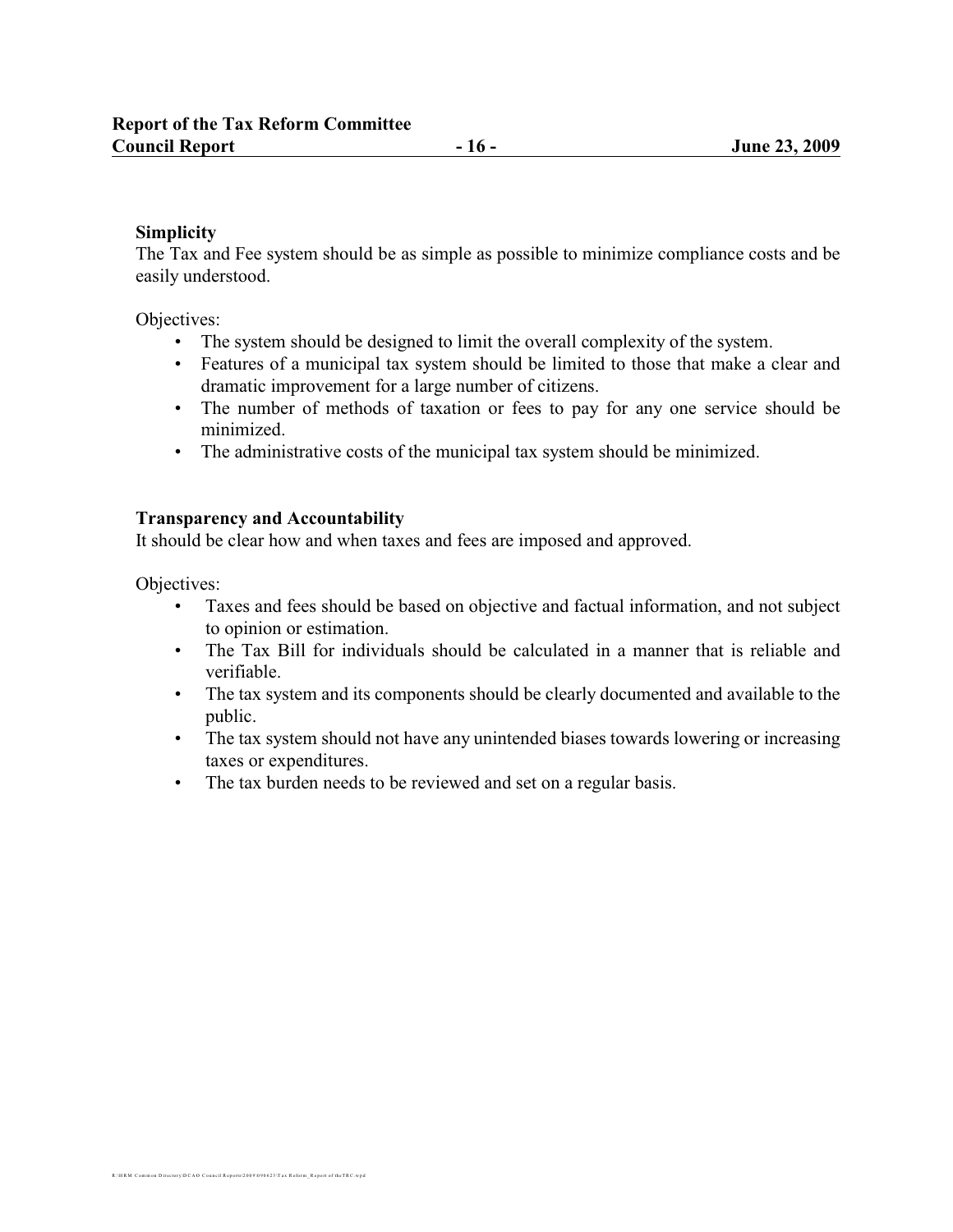## **Appendix 4 - Revised Draft Tax Model is A Starting Point for Council**

Based upon the principles it developed through consultations, the research it has undertaken and the various options it has looked at the committee is prepared to recommend that:

Those municipal services which clearly benefit specific households should be paid for by those households. In particular

- $\checkmark$  Solid Waste should be paid for by those properties which receive solid waste pick-up through a flat fee per dwelling. Those that don't get pick-up, such as most commercial properties and apartment buildings with more than six units, would not pay.
- $\checkmark$  A **Hydrant** tax, also a flat fee, would be paid once by every property within a reasonable distance of a hydrant.
- The cost of **local roads** should be paid for by those who front on a road. That fee would be paid for once per property. Those on private or provincial roads would be provided a reduction in the local road fee.

Those services that are available to and chiefly benefit only certain communities would be paid for by a dwelling unit fee levied only within those communities. These services include:

- $\checkmark$  Local Transit such as all Metro Transit or community transit lines would be paid for by those within 1 km of a Transit stop.
- $\checkmark$  Local Sidewalks would be paid for by those within walking distance of a sidewalk.
- T **Local Recreation Facilities** (small local recreation and community facilities) would be paid for by those within 8 km of the facilities.
- T **Regional Transit** such as Metro Link, Rural Express Transit or the ferry system would be paid for by all residents. There would be a different tax rate for each of four zones.
- T **Regional Roads** (arterial and collector roads and adjacent sidewalks) generally benefit the entire region. They would be paid for by all residents with a different tax rate for each of the four zones.

A **Regional Tax Rate** would be applied to all homes at a set rate. It would covers municipal services that benefit the entire region such as Police, Fire, Library and regional recreational facilities such as rinks and pools and the Metro Centre. It is the largest of the nine tax rates and would cover almost 50% of municipal services.

The current area rate for provincially mandated services would be maintained. As the Provincial formulas to calculate Halifax's cost are largely based on uniform assessment, this rate would continue to be collected on the assessment system. For residential taxpayers, this represents about one-third of their tax bill.

The **low income tax rebate** would be expanded to include more generous rebate amounts. The maximum income levels would be raised and there would be additional amounts available for families with children. Under this new system the intent is to lower the tax burden of the majority of low income homeowners. It is hoped this improved rebate would be administered by the Canada Revenue Agency.